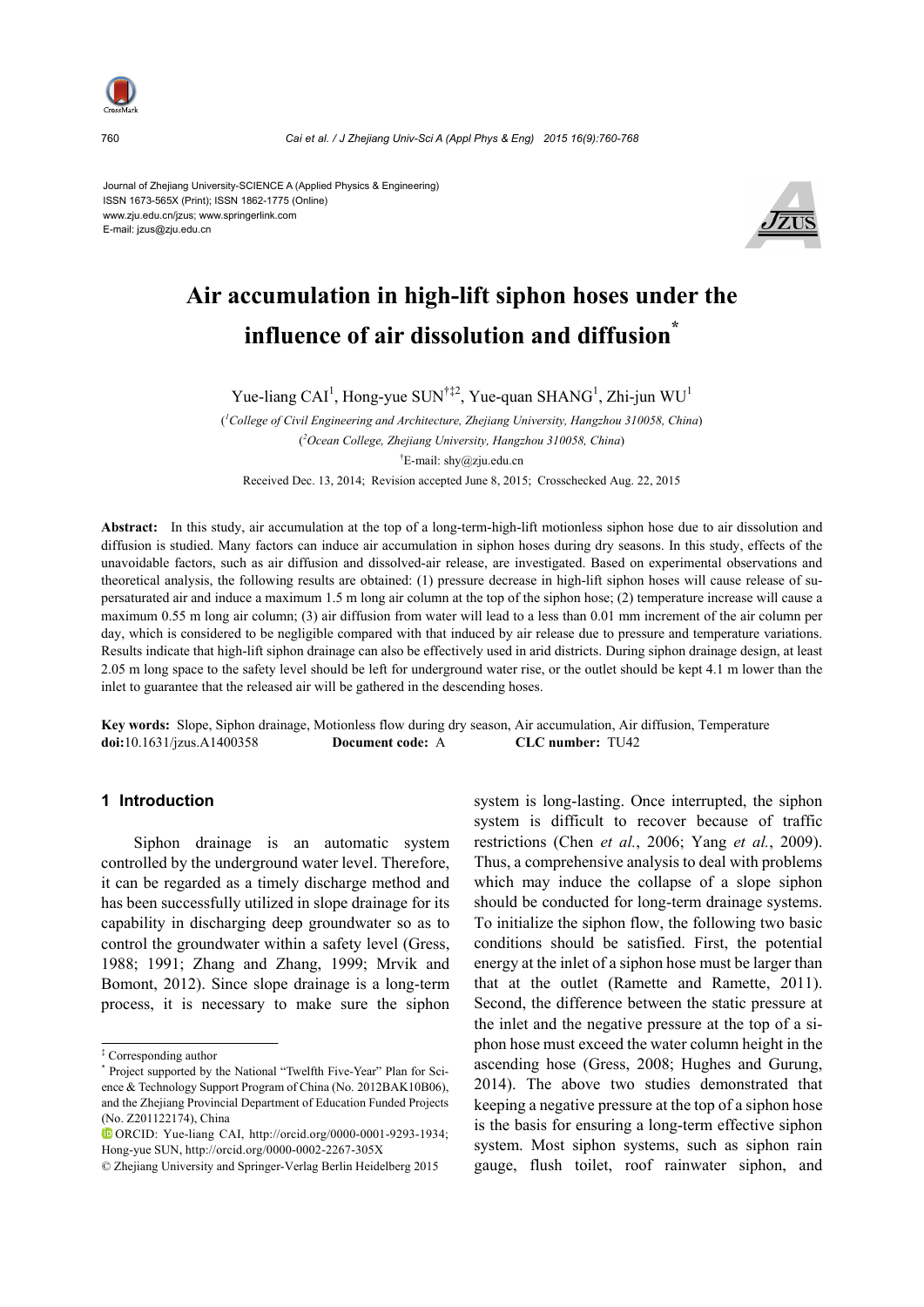reservoir siphon drainage (Lu *et al.*, 2005; Hager, 2010; Campbell, 2014), can naturally satisfy that negative pressure condition regardless of air accumulation. However, slope siphon drainage is different. It has the following two special characteristics: (1) deep groundwater requires a high-lift siphon; and (2) a long dry season results in a long period of motionless flow. Therefore, it is necessary to investigate the effect of these two factors on the effectiveness of long-lasting slope siphon drains.

## **2 Air accumulation in long-term motionless siphon hoses**

Deep slope groundwater drainage requires a high-lift siphon, which makes the top area of the siphon hoses a near-vacuum (Cai *et al.*, 2014). The negative pressure condition in this area determines whether the siphon system (Fig. 1) can self-restart at the next rainy season. Air accumulation in siphon hoses during dry seasons can be influenced by many factors. Most of them can be solved during engineering. However, some of them are inevitable, such as air diffusion from inlet hose to the top and dissolved-air release induced by pressure decrease and temperature increase. Therefore, it is necessary to evaluate the effect of these inevitable factors on the effectiveness of siphons in long-lasting slope drainage, especially for cases experiencing a lengthy dry season.



**Fig. 1 Schematic diagram of siphon system** 

Air is water-soluble, with solubility closely related to pressure and temperature. The solution can be regarded as ideal one (Frank and Evans, 1945). At a fixed temperature, the solubility of gas dissolved in liquid follows Henry's law:

$$
P_B = k_X X_B, \tag{1}
$$

where  $k_X$  is Henry's constant;  $P_B$  is the partial pressure; and  $X_B$  is the molar fraction of the gas in the liquid. As shown in Eq. (1), the solubility of a gas in a liquid is proportional to the equilibrium pressure at the liquid surface. In high-lift siphon hoses, pressure decreases gradually with increased elevation (Fig. 2). Therefore, dissolved air will be released during siphon flow due to the pressure decrease. As a result, bubbles of air will accumulate (Sun *et al*., 2014). Since a high-lift siphon has a high pressure variation, an intensive air release will result. As low pressure corresponds to a large molar volume, a small amount of released air can occupy a large space. This is the fundamental difference between low- and high-lift siphons.



**Fig. 2 Simplified physical model diagram**  *V* and *P* are the volume and pressure of the vacuum area, respectively; the other symbols and formula will be explained in Section 3.3

Gress (1991) first noticed air accumulation in high-lift siphon drainage. Cai *et al.* (2014) showed that in small diameter siphon hoses (e.g., diameter *d*<4.0 mm) the bubbles can occupy the entire section of the siphon hoses (Fig. 3b) and make the siphon flow stop. Meanwhile, for hoses with a larger diameter (e.g., *d*>10 mm), the bubbles stagnating at the highest point of the siphon hose cannot occupy the whole cross-section because of the limitation of surface tension. Thus, there will still be a water channel beneath the bubble (Fig. 3a). However, bubbles cannot be discharged with the water flow, and they are likely to accumulate and eventually make the outflow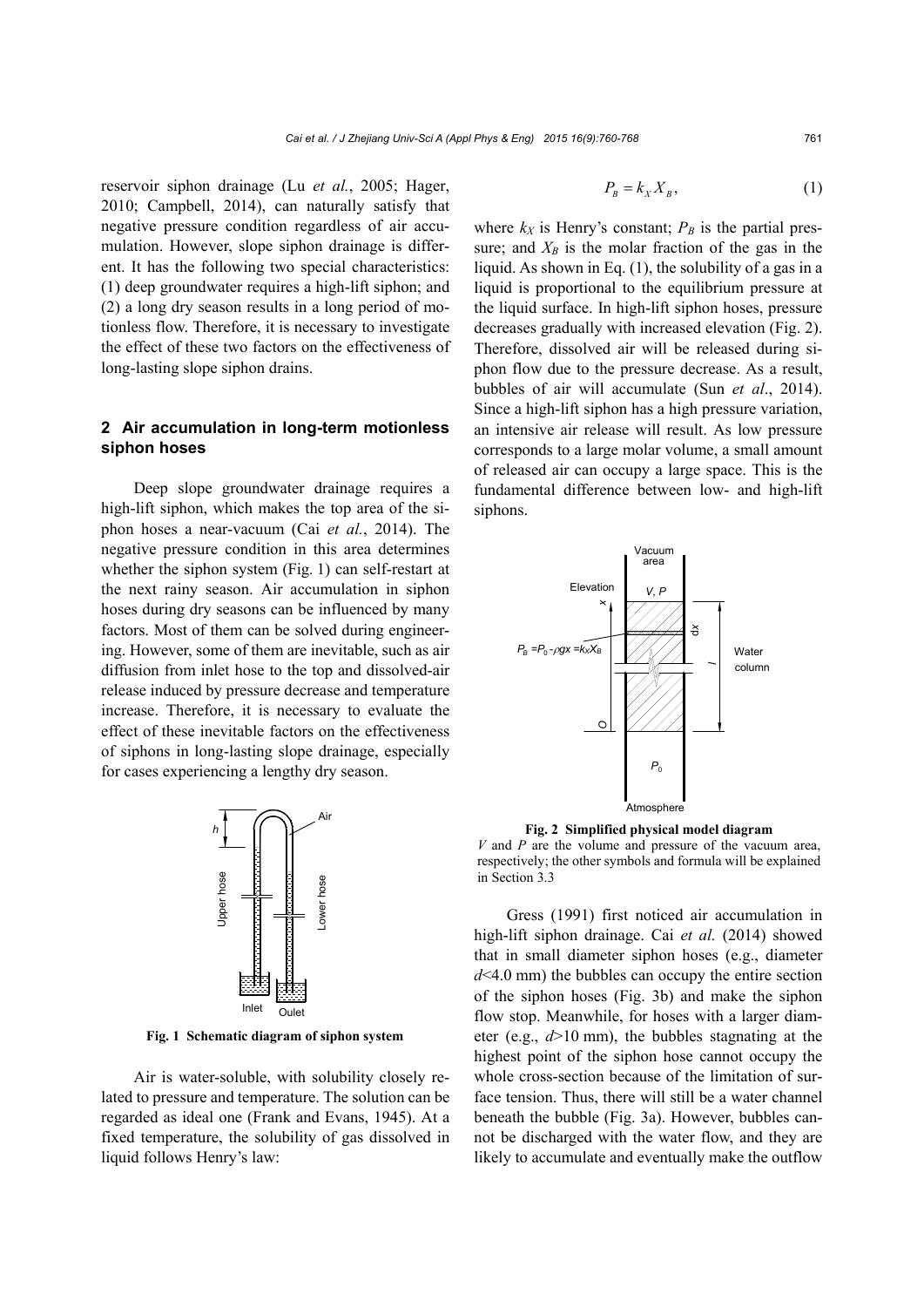stop. For both these two cases, to resume the outflow, the bubbles need to be ejected by strong hydrostatic pressure treatment in borehole.



**Fig. 3 Different flow patterns at the top of large (a) and small (b) diameter hoses** 

With smaller than 4.0 mm siphon hoses, integral slug flow can ensure bubbles are discharged with water in continuous siphon drainage, even under very low flow velocity (Cai *et al.*, 2014; Sun *et al.*, 2014). However, irregular rainfall may result in long-term dry seasons and motionless siphon flow. Since the static water in siphon hoses can no longer discharge air out of the hoses, the excessive air will be released and accumulate in an air column at the top of the siphon hoses. Such a phenomenon is also observed in our laboratory tests as shown in Fig. 1. When the air column length *h* at the ascending hose is large, a high water level rise at the inlet is needed to restart the siphon. The hydrostatic pressure required to eject the bubble sometimes may be unacceptable or at least undesirably high. As a result, a landslide may happen due to significant groundwater level rise, which still, however, is not enough to restart the siphon drainage system.

Though the top of the siphon hose is at a nearly vacuum status, the inlet and outlet of the siphon hose are at a natural condition, so air solubility varies throughout the whole siphon hose. As a result, an air solubility gradient forms from the inlet and outlet to the top of the siphon hose, inducing air diffusion from the inlet and outlet to the top. Such air diffusion inevitably increases air accumulation in the vacuum area, which will enlarge the air column length *h* at the top of the siphon hose. Therefore, air accumulation induced by air dissolution and diffusion should be seriously investigated during the application of siphon drainage.

## **3 Theoretical study of air dissolution and diffusion in siphon hoses**

Oxygen and nitrogen have different solubilities and diffusion coefficients in water. During air diffusion, the proportion of the oxygen and nitrogen in the dissolved air will change and the partial pressure of each gas will also change. Therefore, because of its mixed components it is challenging to consider the overall dissolution and diffusion of air. Since the solubility and diffusion coefficients of the two main gases in air have the same order of magnitude, it is reasonable to simplify air as a single gas for engineering considerations.

#### **3.1 Air diffusion from chemical potential calculation**

The solubility of air in water is very low (Benson and Krause, 1984). Therefore, a solution of air and water obeys Raoult's law and Henry's law (Frank and Evans, 1945). The chemical potential of solute *B* can thus be written as (Radke and Prausnitz, 1972; Jacobson, 1995)

$$
\mu_B = \mu_B^{\theta} + RT \ln X_B + \int_{P^{\theta}}^{P} V_{B,\text{m}} \text{d}P, \tag{2}
$$

where  $\mu_B$  is the chemical potential of solute *B* (air); the constant value  $\mu^{\theta}$  is the chemical potential of pure air under normal temperature-pressure (NTP); the superscript  $\theta$  indicates the concluded values are under standard state; *R* is the ideal gas constant (8.314 J/(K·mol)); *T* is the ambient temperature;  $X_B$  is the molar fraction of air in water, which equals the air solubility in cases where air in siphon hose is saturated everywhere; and  $V_{B,m}$  is the partial molar volume of air in dilute solution.

Since slight dissolution of air in water has little effect on solution volume,  $V_{B,m}$  can be treated as a constant value. In a high-lift siphon, since the solubility of air in water obeys Henry's law (Eq. (1)) and the equilibrium partial pressure of air  $P_B$  at a certain elevation can be regarded as the barometric pressure *P*, the chemical potential expression shown in Eq. (2) can then be rewritten as

$$
\mu_{B} = \mu_{B}^{\theta} + RT \ln \frac{P}{k_{X}} + V_{B,m}(P - P^{\theta}).
$$
 (3)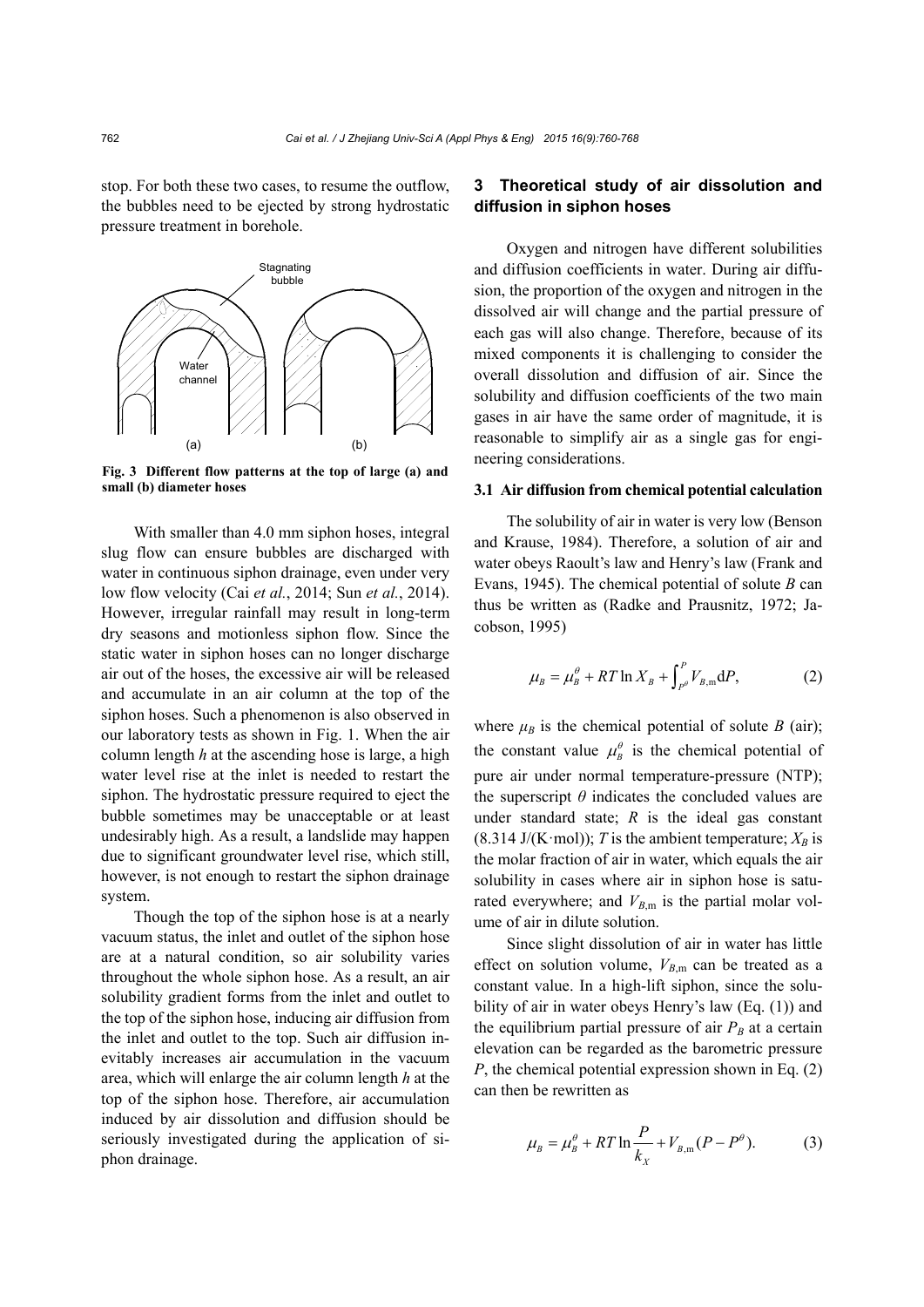According to Eq. (3), the chemical potential of air in siphon hoses decreases with decrease in the barometric pressure *P*. Therefore, the chemical potential of air in siphon hoses decreases as the elevation increases since the air pressure *P* decreases with the elevation increase in siphon hoses. As a result, air spontaneously diffuses from the bottom to the top of siphon hoses.

#### **3.2 Original air release in siphon hoses**

Immediately after the siphon flow stops, the dissolved air in the water is assumed to be equally distributed in the entire siphon hose, and equals the solubility of air under standard atmosphere. Due to pressure change after a long resting time, the air solubility at different elevations decreases rapidly with height. Therefore, the amount of air in water can exceed its actual solubility, resulting in air release. The released air then moves to the top of the siphon hose and accumulates as a long air column (Fig. 1). This phenomenon was firstly observed in slow siphon flows by Sun *et al*. (2014). Under low air pressure conditions, a small amount of air occupies a very large space and induces a long air column. Therefore, the release of dissolved air should be treated as the basis for air accumulation in siphon hoses.

Ignoring the mass of air in water, the molar fraction  $X_B$  can be transferred into mass fraction  $W_B$ as:

$$
w_B = \frac{M_B}{M_A} X_B, \tag{4}
$$

where  $M_A$  and  $M_B$  denote the molar mass of solvent water and solute air, respectively.

According to Henry's law, by simplifying the siphon hoses as a 1D model (Fig. 2), the amount of air released from an infinitesimal length of water column d*x* can be expressed as

$$
dn_B = \left(\frac{P_0}{k_X} - \frac{P_0 - \rho gx}{k_X}\right) \frac{M_B}{M_A} \cdot \frac{\rho A}{M_A} dx = \frac{\rho^2 g A M_B}{k_X M_A^2} x dx, (5)
$$

$$
n_B = \int_0^l \frac{\rho^2 g A M_B}{k_X M_A^2} x dx = \frac{\rho^2 g A l^2 M_B}{2k_X M_A^2},
$$
(6)

where *l* denotes the length of the calculated water column, which is taken as *l*≈10 m since the limit of siphon lift is around 10.24 m under NTR; *ρ* is the water density; *A* is the cross-sectional area of the water column, which is taken as 4 mm in the calculation;  $P_0$  is the natural atmosphere pressure; and  $g$  is the gravitational acceleration.

Henry's coefficient  $k_X$  is temperature dependent. In this study, a general temperature ranging between 0 °C and 40 °C with corresponding  $k_X$  ranging from 4.38 GPa to 8.82 GPa is considered. Substituting the  $k_X$  values into Eq. (6), the amount of air released from a 10 m-long siphon hose can be obtained. At 0 °C, the released air is  $n_B \approx 1.25 \times 10^{-4}$  mol, while it is  $n_B \approx$  $6.2\times10^{-5}$  mol at 40 °C.

The released air ultimately accumulates at the top of the siphon hoses. The length of the accumulated air column can be obtained by

$$
\Delta l = n_{B} V_{\rm m} / A, \tag{7}
$$

where  $V_m$  denotes the final molar volume, which can be written as

$$
V_{\rm m} \cdot \left(\rho g \cdot \frac{n_b V_{\rm m}}{A} + P_{\rm w}\right) = 0.0224 \times P_0,\tag{8}
$$

where  $P_w$  is the saturated vapor pressure of air (Sanjari, 2013). Since the molar volume decreases with increasing pressure, the decreasing molar volume can restrain air volume enlargement during its accumulation (Fekete *et al.*, 2013).

According to Eq. (8), the molar volumes at  $0^{\circ}$ C and 40 °C are both  $V_m \approx 0.15$  m<sup>3</sup>/mol. Therefore, the cumulative length of air originally released from a 10 m-long siphon hose is about Δ*l*≈1.48 m at 0 °C while it is Δ*l*≈0.74 m at 40 °C. Therefore, excess air released from water could eventually form an air column with a length of 0.74–1.48 m, which has to be seriously considered in engineering practice.

An entire siphon system consists of an ascending hose and a descending hose as shown in Fig. 1. As observed during experiments, pressure is the same along the air column at the top of the siphon hose when the siphon is under flow conditions, which leads to the same length of water column at the ascending and descending hoses. Some time after the siphon flow stops, an air column of length of 0.74–1.48 m due to excess air release will form in both the ascending and descending hoses. These two columns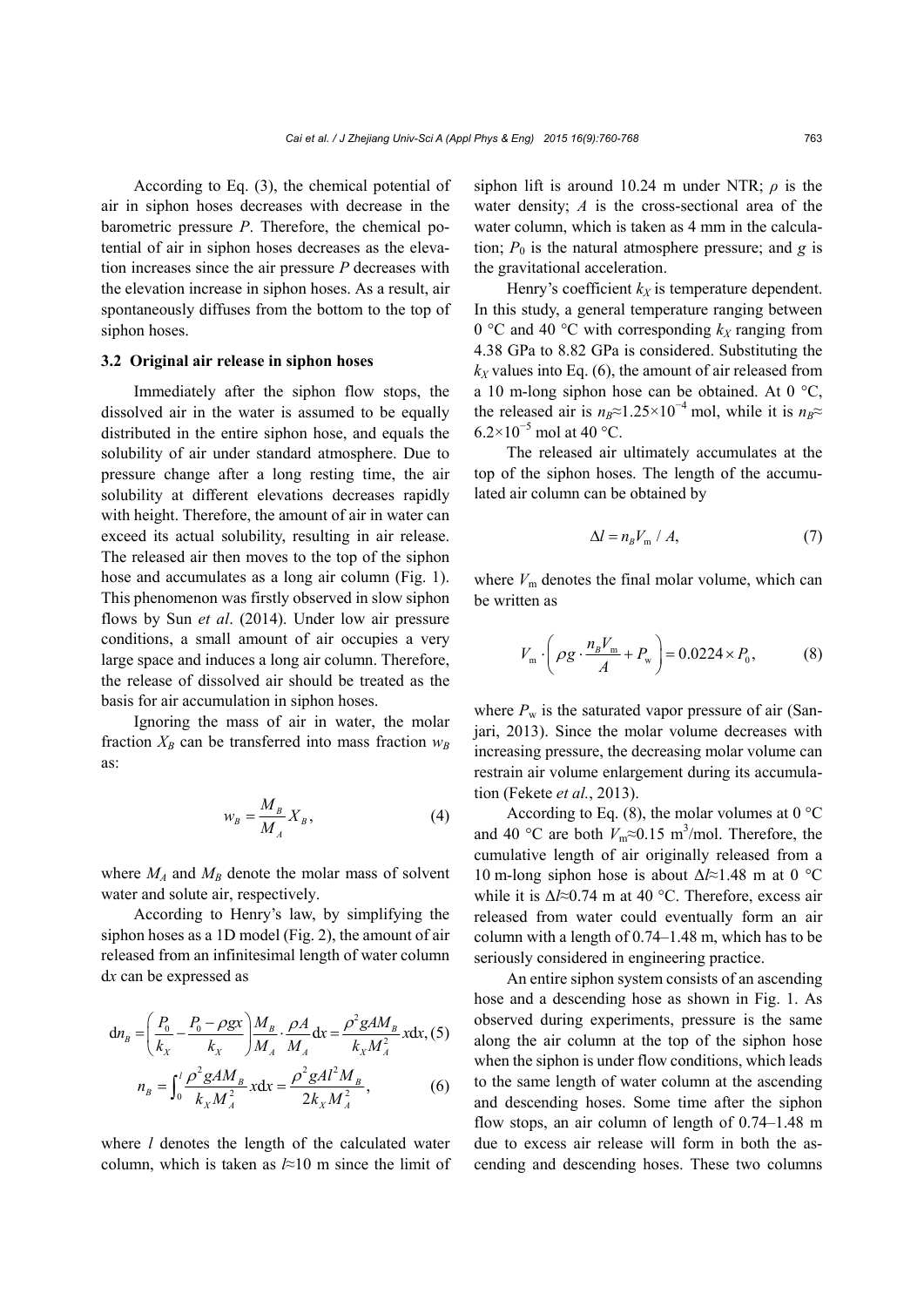will then combine into an ∩-column with a total length of about 1.48–2.96 m at the top of the siphon hose. If the inlet and outlet elevations of the siphon are equal, the ∩-column will be symmetrically distributed at the top of the siphon hose. However, if the inlet elevation is higher than the outlet one, the ∩-column will mainly be in the descending hose. Therefore, in a siphon drainage design, at least a 1.5 m length of column space to the safety level should be left to allow for underground water rise, or the outlet should be 3 m lower than the inlet to guarantee that the released air will be gathered in the descending hose.

#### **3.3 Air diffusion under a certain temperature**

As shown in Fig. 1, air will spontaneously diffuse from the bottom to the top of the siphon hose. Since air dissolution at the top of siphon hose is unavoidable, it is essential to investigate the effect of the spontaneous diffusion rate on the efficiency of a high elevation siphon.

In this study, the siphon hose is simplified to a 1D model as shown in Fig. 2. As illustrated in Fig. 2, the bottom part of the hose is under natural atmosphere pressure  $P_0$  while the top part is under vacuum. The length of the water column retained in the siphon hose after the siphon flow stops is assumed to be *l.* Therefore, the pressure at the top vacuum area due to air release is

$$
P_B = P_0 - \rho g l.
$$

After the siphon flow stops, air is considered to be saturated in the siphon hose. Therefore, the concentration of air can be represented by its solubility as

$$
P_B = k_X X_B.
$$

Therefore, the amount of air dissolved in water decreases linearly with the increase in elevation. When the concentration is very dilute, the concentration can be expressed by a molar fraction as

$$
c_B = \frac{P_B \rho}{k_X M_A}.\tag{9}
$$

Since the pressure at point *x* is  $P_B = P_0 - \rho gx$ , Eq. (9) can then be expressed as

$$
C = \frac{(P_0 - \rho gx)\rho}{k_x M_A}.
$$
 (10)

According to Fick's first law (Gao and Cui, 1983) and Eq. (10), the diffusion rate can be obtained:

$$
F = -D\frac{\partial C}{\partial x} = \frac{D\rho^2 g}{k_x M_A},\tag{11}
$$

where *D* is the air diffusion coefficient in water.

Both  $D$  and  $k_X$  are temperature dependent (Cussler, 1984; Xu *et al*., 2009). Table 1 shows the *D* and  $k_X$  values under different temperatures. The relation between the diffusion rate and the temperature is shown in Fig. 4. As illustrated in Fig. 4, the diffusion rate increases approximate linearly with increase in temperature. Taking the unfavorable temperature 40 °C for example, the diffusion rate is  $F \approx 1.8 \times 10^{-10}$  mol/(m<sup>2</sup>·s). Therefore, the diffused air per day in a 4 mm-in-diameter siphon hose at 40 °C is about

$$
n = FAt = 2 \times 10^{-10} \text{ mol},
$$

where the cross-sectional area *A* of the siphon hose is  $1.26 \times 10^{-5}$  m<sup>2</sup> in this equation; and *t* is the duration time (one day=86400 s in this equation).

**Table 1 Diffusion coefficient** *D* **and Henry's coefficient**   $k_X$  of air in water under different temperatures

| Temperature<br>(°C)                                                                                                                                                                                                                                                                            | Diffusion coefficient,<br>$D (×10^{-9} \text{ m}^2/\text{s})$ | Henry's coeffi-<br>cient, $k_X$ (GPa) |
|------------------------------------------------------------------------------------------------------------------------------------------------------------------------------------------------------------------------------------------------------------------------------------------------|---------------------------------------------------------------|---------------------------------------|
| 0                                                                                                                                                                                                                                                                                              | 0.87                                                          | 4.38                                  |
| 10                                                                                                                                                                                                                                                                                             | 1.24                                                          | 5.56                                  |
| 20                                                                                                                                                                                                                                                                                             | 1.67                                                          | 6.73                                  |
| 30                                                                                                                                                                                                                                                                                             | 2.17                                                          | 7.81                                  |
| 40                                                                                                                                                                                                                                                                                             | 2.74                                                          | 8.82                                  |
| $\frac{1}{2}$<br>$\frac{1}{2}$<br>$\frac{1}{2}$<br>$\frac{1}{2}$<br>$\frac{1}{2}$<br>$\frac{1}{2}$<br>$\frac{1}{2}$<br>$\frac{1}{2}$<br>$\frac{1}{2}$<br>$\frac{1}{2}$<br>$\frac{1}{2}$<br>$\frac{1}{2}$<br>$\frac{1}{2}$<br>$\frac{1}{2}$<br>$\frac{1}{2}$<br>$\frac{1}{2}$<br>$\overline{ }$ |                                                               |                                       |



**Fig. 4 Relationship between temperature and diffusion rate** *F* **of air in water**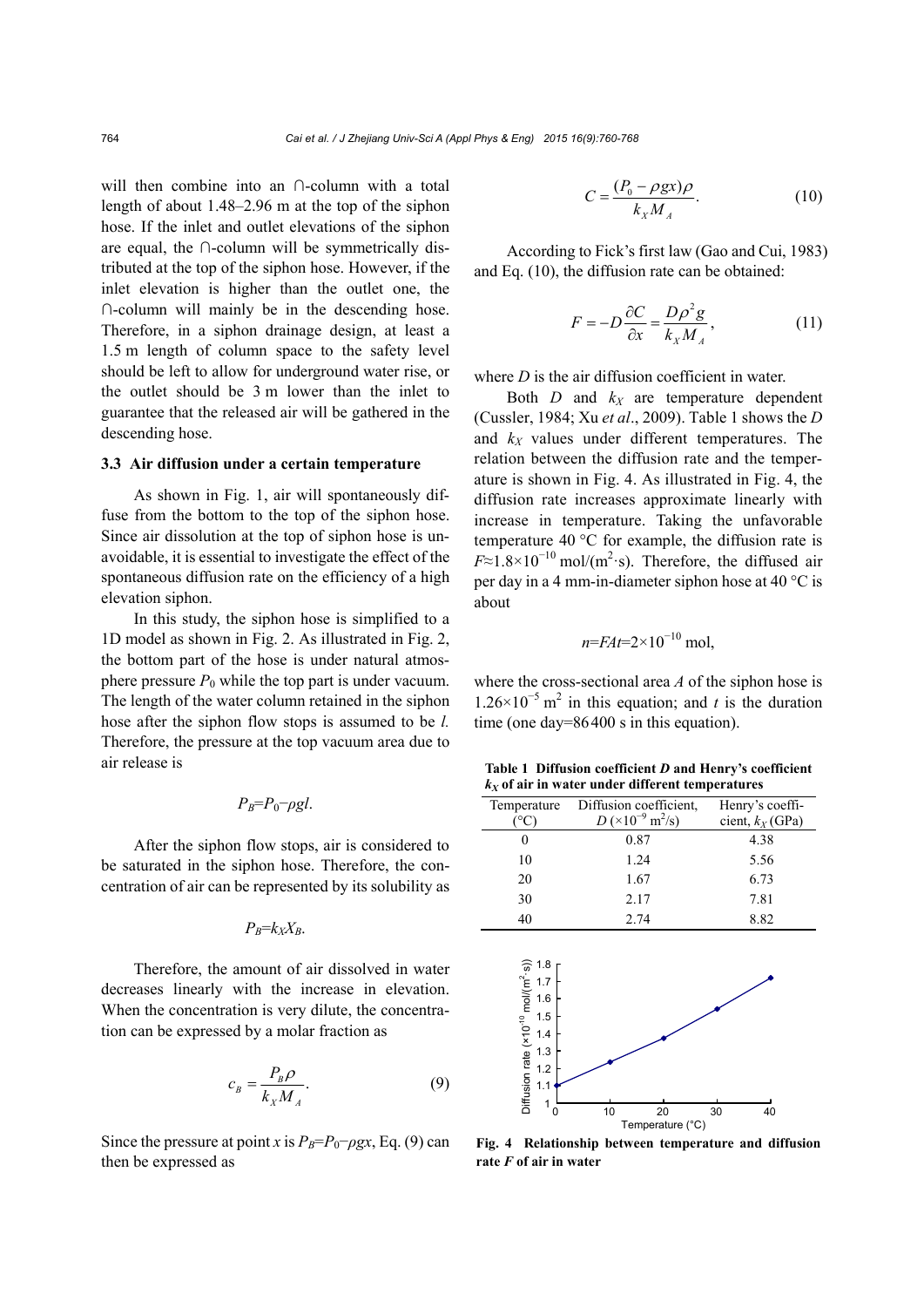Since the molar volume  $V_m$  is around  $0.15 \text{ m}^3/\text{mol}$ , the accumulated air column increase at 40 °C is therefore lower than 0.01 mm per day.

Based on the above discussion, it can be concluded that the air accumulation at the top of the siphon hose from air dissolution and diffusion is limited. Therefore, air diffusion at the top of the siphon hose will not result in a break in the siphon system due to stoppage of flow.

## **3.4 Air release due to temperature variations**

Since air solubility decreases with temperature increase, a temperature increase will lead to a release of air, while a temperature decrease will result in air re-dissolution. In reality, the released air will accumulate at the top of the siphon hose when the temperature increases. However, if the temperature falls, air diffusion from top to bottom will seldom happen due to the concentration gradient, and so air can only be supplied from the outside. Thus, air release induced by temperature increase will always result in air accumulation. Next, an estimation of daily air accumulation as well as its effect on pressure is discussed.

The amount of air released from an infinitesimal d*x* can be expressed as

$$
dn_B = \left(\frac{P_0 - \rho gx}{k_0} - \frac{P_0 - \rho gx}{k_1}\right) \frac{M_B}{M_A} \cdot \frac{\rho A}{M_A} dx
$$
  
=  $\frac{(k_1 - k_0)(P_0 - \rho gx)\rho AM_B}{k_1 k_0 M_A^2} dx,$  (12)

where  $k_0$  and  $k_1$  are the Henry's coefficients of air in water at temperatures  $T_0$  and  $T_1$ , respectively. Air released from an air column with length *l* can then be obtained by integrating Eq. (12) as

$$
n_B = \int_0^l \frac{(k_1 - k_0)(P_0 - \rho gx)\rho A}{k_1 k_0 M_A} dx
$$
  
=  $\frac{(k_1 - k_0)\rho AM_B}{k_1 k_0 M_A^2} \left(P_0 l - \frac{1}{2}\rho gt^2\right).$  (13)

In this study, a general temperature ranging from  $0^{\circ}$ C to 40 °C, for which Henry's coefficient *k* ranges from 4.38 GPa to 8.82 GPa, is investigated. Substituting these values into Eq. (13), the amount of air release due to a temperature variation from  $0^{\circ}$ C to  $40^{\circ}$ C is found to be  $n_B \approx 5 \times 10^{-5}$  mol.

Substituting the molar volume  $V_m \approx 0.15 \text{ m}^3/\text{mol}$ and assuming the diameter of the siphon hose is the same as for those discussed in Section 3.3, the temperature rise from 0 °C to 40 °C will result in an air column due to air release of a total length of 0.55 m. Thus, air release from temperature rise plays an important role in air accumulation. However, the subsequent air supplement after air release is closely related to air diffusion after air re-dissolution at the top of the siphon hose. Fig. 5 shows the three steps of the air movement process due to temperature variation. Fig. 5 is the schematic diagram of a vertical siphon hose filled with static water. The bottom of the hose is under a standard atmosphere, and the top of it is at a vacuum. As a result, the solubility as well as the pressure of the air decreases linearly with the elevation of the hose. Assuming air is to be saturated at each elevation right after the siphon flow stops, the three steps of air release and the re-dissolution process are shown in Figs. 5a–5c. The horizontal lines represent the concentration of the dissolved air. Step 1 shows the dissolved air to be trapezoidally distributed under  $0^{\circ}$ C (Fig. 5a); step 2 shows the dissolved air distribution when the temperature rises to 40 °C (Fig. 5b). As shown in Fig. 5b, a temperature increase leads to a decrease in air solubility, so the excess air is released and moves to the top of the siphon hose. Step 3 shows the re-dissolution and diffusion of air when temperature decreases back to  $0^{\circ}$ C (Fig. 5c), in which *H* denotes the action length as shown in Eq. (16).



**Fig. 5 Schematic diagram of air dissolution variation with changing temperature** 

(a) Step 1: saturated air solubility at  $T_1$ ; (b) Step 2: temperature rises to  $T_2$ ; (c) Step 3: cool-down to  $T_1$  again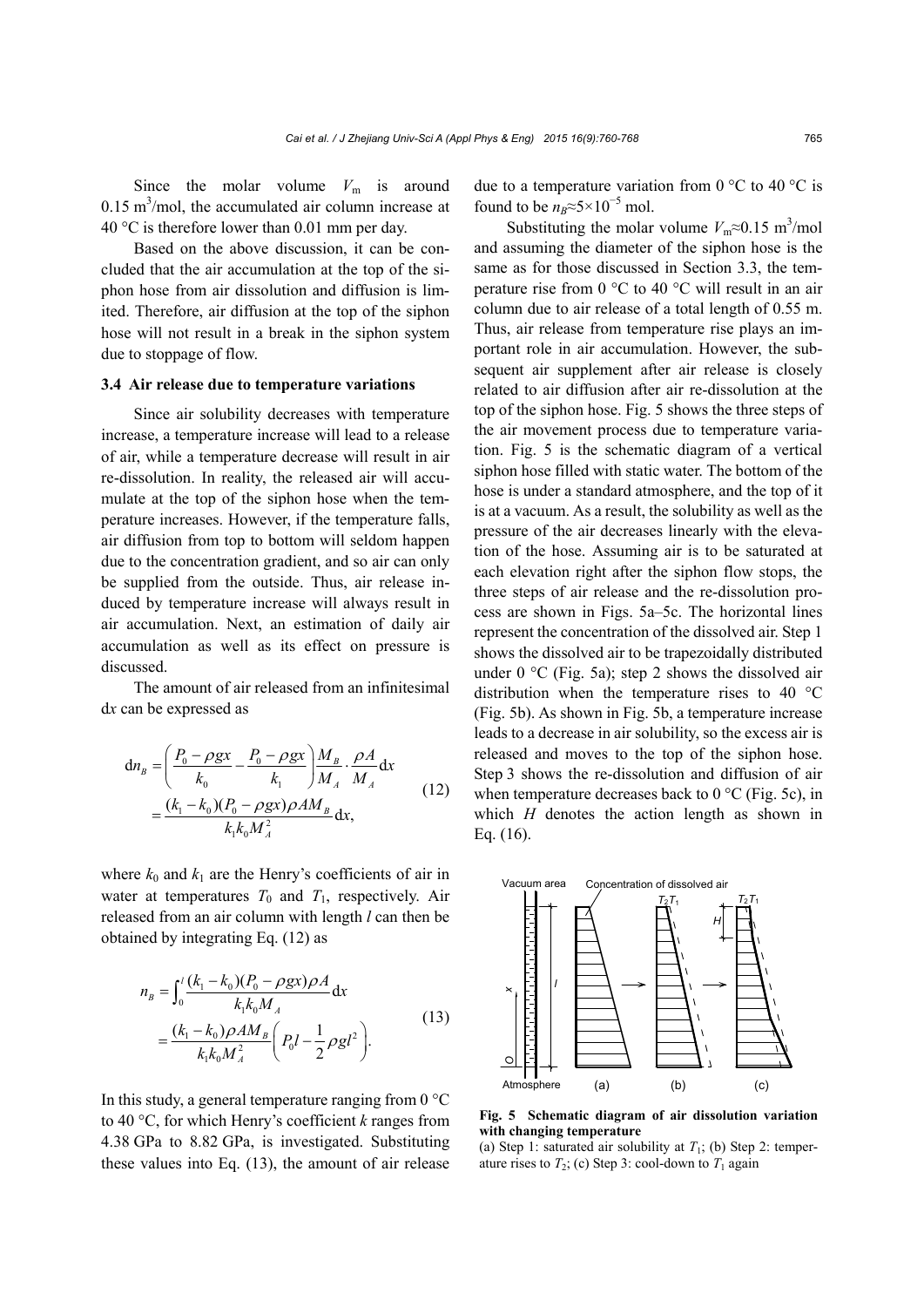Unlike air release, the dissolving process is closely related to air diffusion. According to the results discussed in Section 3.3, the diffusion rate of air in water is very slow at a certain temperature. For the case of a siphon hose with a length of 10 m or longer, the effective length of the dissolution and diffusion from such a long siphon hose is also very limited. In this study, the action length *H* is defined as the influence part of the diffusion as shown in Fig. 6. For the area located below this part, the diffusion rate will be negligible compared with the diffusion rate due to the concentration difference discussed in Section 3.3. Take the case of a temperature decrease from 40 °C to 0 °C for example, the concentration of dissolved air at 1-1 section is the solubility  $C_1$  at 0 °C, while that at 2-2 section is the solubility  $C_2$  at 40 °C. According to the principle of air permeation through solid flat wall (Gao and Cui, 1983), the variation of air solubility among the action length *H* can be written as

$$
C = C_2 + (C_1 - C_2)
$$

$$
\cdot \left[ 1 - \frac{x}{H} - \frac{2}{\pi} \sum_{n=1}^{\infty} \frac{1}{n} \exp\left(-\frac{n^2 \pi^2 D}{H^2} t\right) \sin\left(\frac{n\pi}{H} x\right) \right], (14)
$$

where *n* comes from the Fourier series expansion. When the duration time *t* is long enough, the effect of the exponential term in Eq. (14) can be neglected. As a result, the diffusion rate *F* at *x=H* can be calculated as

$$
F = -D\frac{\partial C}{\partial x} = \frac{D(C_1 - C_2)}{H}.\tag{15}
$$

Under standard atmospheric pressure, the solubilities of air in water at 0 °C and 40 °C are  $C_1$ =37.55 mg/L and  $C_2$ =16.65 mg/L, respectively. Taking 1% of the diffusion rate induced by the concentration gradient as discussed in Section 3.3 as the negligible rate  $F_n$ , and substituting the most conservative diffusion coefficient *D*=2.74×10<sup>-9</sup> m<sup>2</sup>/s at 40 °C, the action length *H* can then be obtained by

$$
H = \frac{D(C_1 - C_2)}{F_n} \approx 1.1 \,\text{m.}
$$
 (16)

Therefore, the effective length of air redissolution induced by a temperature decrease will not exceed 1.1 m. As shown in Fig. 5c (step 3), the air solubility at the top of the siphon hose is relatively small due to the relative low pressure there. As a result, the action length *H* induced by this effect is shorter than that induced at standard atmospheric pressure. Similarly, the temperature variation induced in the action length *H* at the bottom of the siphon hose under standard atmospheric pressure is also shorter than that induced by the temperature changing from 40 °C to 0 °C. As for 10 m-long siphon hoses, several meters along the central part of the siphon hoses are rarely affected by air re-dissolution. Therefore, the air supplement in long siphon hoses due to temperature variation is very small. As a result, the amount of dissolved air in the central long water column remains nearly the same as that dissolved at the highest temperature in the year.



**Fig. 6 Simplified physical model diagram**

Based on the above analysis, it can be concluded that air release due to temperature increase can be treated as a one-time occurrence. Assuming the temperature at a certain area increases from 0 °C to 40 °C in one year, a length of 0.55 m accumulated air column will be released due to the temperature increase. Such accumulated air column of course should be treated as air released from the original air in the siphon hoses. Therefore, in practical application, keeping a high flow velocity and a small temperature rise are effective ways to avoid the siphon flow stopping.

Taking both the original air release discussed in Section 3.2 and the temperature increase-induced one time air release discussed in Section 3.4 into consideration, at least 2.05 m space for underground water rise should be left, or the outlet should be kept just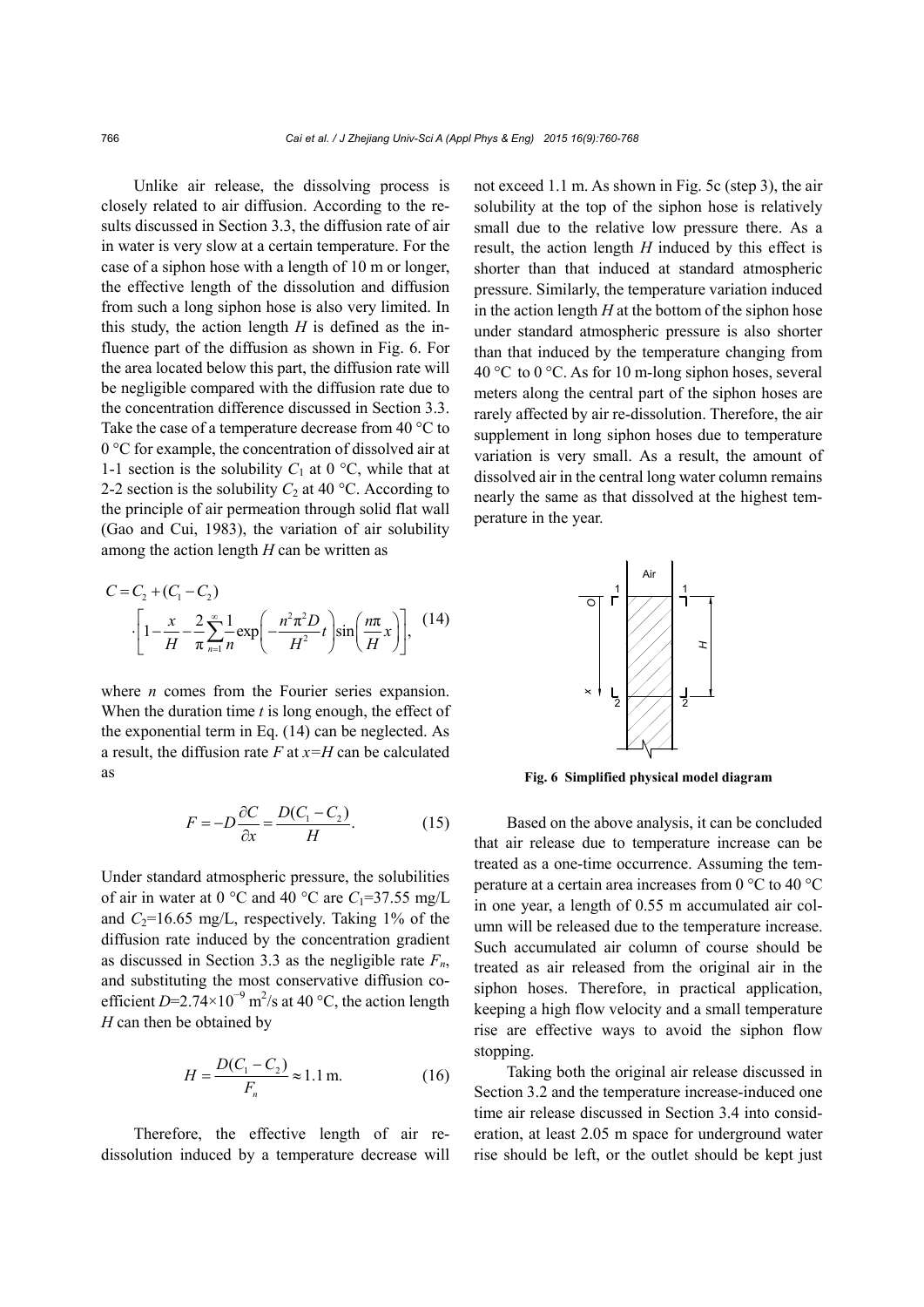4.1 m lower than the inlet to guarantee that the released air will be gathered in the descending hoses.

## **4 Conclusions**

The accumulation of air due to air dissolution and diffusion at the top of a long-term-high-lift motionless siphon hose has been studied. Effects of unavoidable factors on air accumulation in dry seasons have been investigated. The following conclusions can be made from the experimental results and theoretical analyses:

1. Pressure decrease in high-lift siphon hoses will cause supersaturated air release and induce a maximum 1.5 m long air column at the top of the siphon hose.

2. Temperature increase can induce a maximum 0.55 m long air column. On the other hand, air redissolution and supplement from temperature decrease can only affect a less than 1.1 m length of water column, which is negligible in a high-lift siphon.

3. Air diffusion from water will lead to a less than 0.01 mm increment of air column at the top per day, which is considered to be negligible compared with that induced by air release due to pressure and temperature variations.

Results in this study indicate that high-lift siphon drainage can also be effectively used in districts where it seldom rains. In siphon drainage design, at least 2.05 m long space to the safety level should be left for underground water rise, or just keeping the outlet 4.1 m lower than the inlet can guarantee that the released air will be gathered in the descending hoses.

#### **Acknowledgement**

The authors would like to thank Dr. Jia-yi SHEN, Dr. Li-feng FAN, and Ms. Yan-mei DENG from Ocean College, Zhejiang University, China, and Ms. Yi-qing XU from Zhejiang Shuren University, China for reviewing and polishing this paper.

#### **References**

- Benson, B.B., Krause, D.Jr., 1984. The concentration and isotopic fractionation of oxygen dissolved in freshwater and seawater in equilibrium with the atmosphere. *Limnology and Oceanography*, **29**(3):620-632. [doi:10.4319/ lo.1984.29.3.0620]
- Cai, Y.L., Sun, H.Y., Shang, Y.Q., *et al*., 2014. An investigation of flow characteristics in slope siphon drains. *Journal of Zhejiang University-SCIENCE A (Applied Physics & Engineering)*, **15**(1):22-30. [doi:10.1631/jzus.A1300178]
- Campbell, D.P., 2014. Novel modulated flow, self configuring, siphonic roof drainage system. *Building Services Engineering Research and Technology*, **35**(4):349-361. [doi:10.1177/0143624413497482]
- Chen, Y.Y., Tang, H.M., Zhou, Z.M., *et al*., 2006. Optimization of port bank slope drainage technique in Three Gorges area. *Port & Waterway Engineering*, **5**:50-54 (in Chinese).
- Cussler, E.L., 1984. Diffusion, Mass Transfer in Fluid Systems. Cambridge University Press, Cambridge, UK.
- Fekete, S., Horváth, K., Guillarme, D., 2013. Influence of pressure and temperature on molar volume and retention properties of peptides in ultra-high pressure liquid chromatography. *Journal of Chromatography A*, **1311**:65-71. [doi:10.1016/j.chroma.2013.08.045]
- Frank, H.S., Evans, M.W., 1945. Free volume and entropy in condensed systems III. Entropy in binary liquid mixtures; partial molal entropy in dilute solutions; structure and thermodynamics in aqueous electrolytes. *The Journal of Chemical Physics*, **13**(11):507-532. [doi:10.1063/1. 1723985]
- Gao, B.H., Cui, S.Y., 1983. Vacuum Physics. Science Press, Beijing, China, p.570-575 (in Chinese).
- Gress, J.C., 1988. Device for draining soils in depth. US Patent 4717284.
- Gress, J.C., 1991. Device for regulating the flow in a drainage siphon tube. US Patent 5035535.
- Gress, J.C., 2008. New formulae to assess soil permeability through laboratory identification and flow coming out of vertical drains. Proceedings of the 10th International Symposium on Landslides and Engineered Slopes, Xi'an, China, p.361-364. [doi:10.1201/9780203885284-c34]
- Hager, W.H., 2010. Pipe culverts–throttling pipes–inverted siphons. *In*: Wastewater Hydraulics. Springer Berlin Heidelberg, p.263-287. [doi:10.1007/978-3-642-11383-3]
- Hughes, S., Gurung, S., 2014. Exploring the boundary between a siphon and barometer in a hypobaric chamber. *Scientific Reports*, **4**:4741. [doi:10.1038/srep04741]
- Jacobson, T., 1995. Thermodynamics of spacetime: the Einstein equation of state. *Physical Review Letters*, **75**(7): 1260. [doi:10.1103/PhysRevLett.75.1260]
- Lu, L.G., Gao, D.Y., Zhu, J., 2005. Optimum hydraulic design of siphon outlet in large pumping stations. *Transactions of the Chinese Society of Agricultural Machinery*, **36**(4): 60-68 (in Chinese).
- Mrvik, O., Bomont, S., 2012. Experience with Treatment of Road Structure Landslides by Innovative Methods of Deep Drainage. *In*: Mambretti, S. (Ed.), Landslides. WIT Press, UK, p.79-90.
- Radke, C.J., Prausnitz, J.M., 1972. Thermodynamics of multisolute adsorption from dilute liquid solutions. *AIChE Journal*, **18**(4):761-768. [doi:10.1002/aic.690180417]
- Ramette, J.J., Ramette, R.W., 2011. Siphonic concepts examined: a carbon dioxide gas siphon and siphons in vacuum. *Physics Education*, **46**(4):412. [doi:10.1088/0031-9120/ 46/4/006]
- Sanjari, E.A., 2013. New simple method for accurate calculation of saturated vapor pressure. *Thermochimica Acta*, **560**:12-16. [doi:10.1016/j.tca.2013.03.002]
- Sun, H.Y., Xiong, X.L., Shang, Y.Q., *et al*., 2014. Experimental